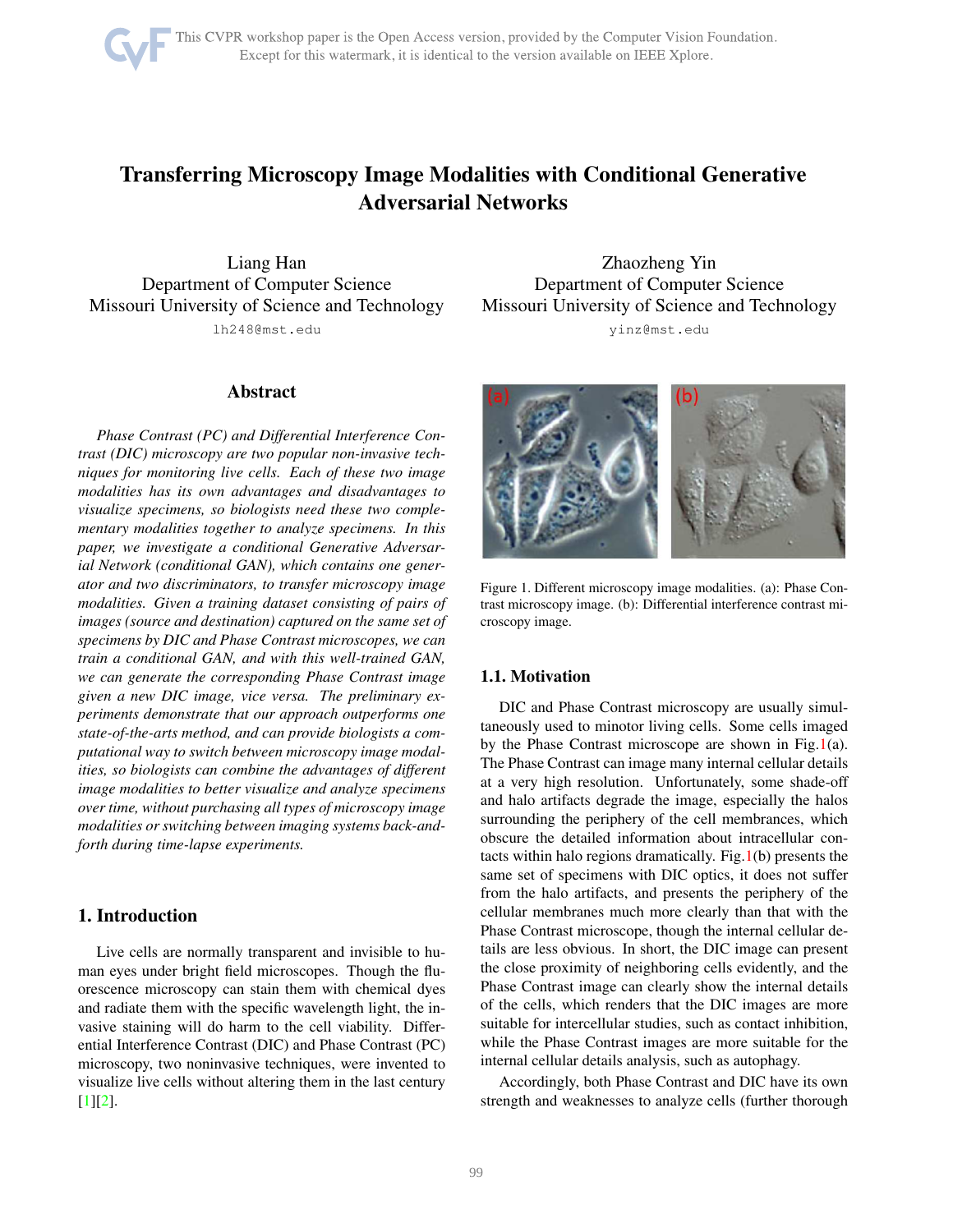<span id="page-1-1"></span>comparisons can be found from  $\lceil 3 \rceil$  and  $\lceil 4 \rceil$ ), and these two image modalities are complementary to each other. Usually, both of these two image modalities are used to monitor the same specimens, which helps biologists to study the specimens from different perspectives. Purchasing both of these two microscopes in the laboratory is a feasible way to get these two image modalities, but it is money consuming. Moreover, when we need to perform high-throughput timelapse experiments on live cells over days or even weeks, it is infeasible to switch the specimen culturing dish back-andforth between microscopes since it is too tedious and will involve some technical challenges such as image registration between two image modalities.

These problems motivate us to think whether we can transfer one microscopy image modality to the other by developing some computational algorithms, when only one microscopy imaging system is available. In another word, when only one microscope hardware is available, we aim to create multi-model imaging capabilities in a software way by transferring the captured microscopy image to other modalities. Furthermore, by implementing the image transfer, it is feasible to make a long-term multi-modal observation on the same specimens by monitoring the specimens using one microscope system and then transfer the captured time-lapse image sequence to other image modalities using an efficient computational algorithm, which means the image transfer can help us avoid swapping microscope imaging systems back-and-forth when perform time-lapse multimodal observations on specimens.

## 1.2. Related Work

Generative Adversarial Nets (GANs) was first proposed by Ian J. Goodfellow in 2014 [\[5\]](#page-8-4), and has been attracting increasing interests recently. Wang et al. proposed a style and structure generative adversarial network, which contains a style-GAN and a structure-GAN to generate new images [\[6\]](#page-8-5). Dong et al. presented a general approach which based on deep convolutional and conditional GANs to transform an image from its original form to some synthetic forms [\[7\]](#page-8-6). Yoo *et al.* introduced an image-conditional image generation model based on the GANs to transfer an input domain to a target domain in the semantic level, and generate the target image in the pixel level  $[8]$ . Isola *et al.* investigated conditional generative adversarial networks as a generalpurpose solution to image-to-image translation problems [\[9\]](#page-8-8).

The success of GANs motivates us to try to transfer the microscopy image modalities with GANs, however, directly adopting the previous methods cannot solve our problem perfect because of some limitations of the DIC images. Accordingly, we propose a new conditional GANs which contains two discriminators to solve our microscopy image modalities transfer problem.



<span id="page-1-0"></span>Figure 2. Generator  $G$  and discriminator  $D$  in the conditional GANs.

## 1.3. Research Contributions

We investigate a new conditional Generative Adversarial Network (conditional GAN) to transfer microscopy image modalities.

• We improve the structure of the generator in the conditional GAN, which can take more additional information into consideration to generate better destination images.

• We introduce one more discriminator in the conditional GAN, which makes the generated images be distinguished more easily by these two discriminators if the generated images are not good enough.

• We apply the conditional GAN on the microscopy image area, and prove that this technique can do a very good job on transferring microscopy image modality.

## 2. Background

Generative Adversarial Nets (GANs) were introduced as a novel way to train generative models which can generate realistic images, while the conditional Generative Adversarial Nets were proposed to extend the GANs to a conditional version in which the generative models are conditioned on some aditional information. The biggest difference between GANs and conditional GANs is the input. GANs aim to learn a mapping from a latent random noise vector  $z$  to output image y, while conditional GANs try to learn a mapping from a latent random noise vector  $z$  and an observed image x to output image  $y$ . Both of these two generative models contain two submodels: generator G and discriminator D.

In conditional GANs, the generator  $G$  is trained to take latent random noise vector  $z$  and observed image  $x$  as the input and try to generate realistic images  $y$  that cannot be distinguished from the real images by discriminator  $D$  (Fig[.2](#page-1-0)) (a)). The discriminator  $D$  is trained to perform binary clas-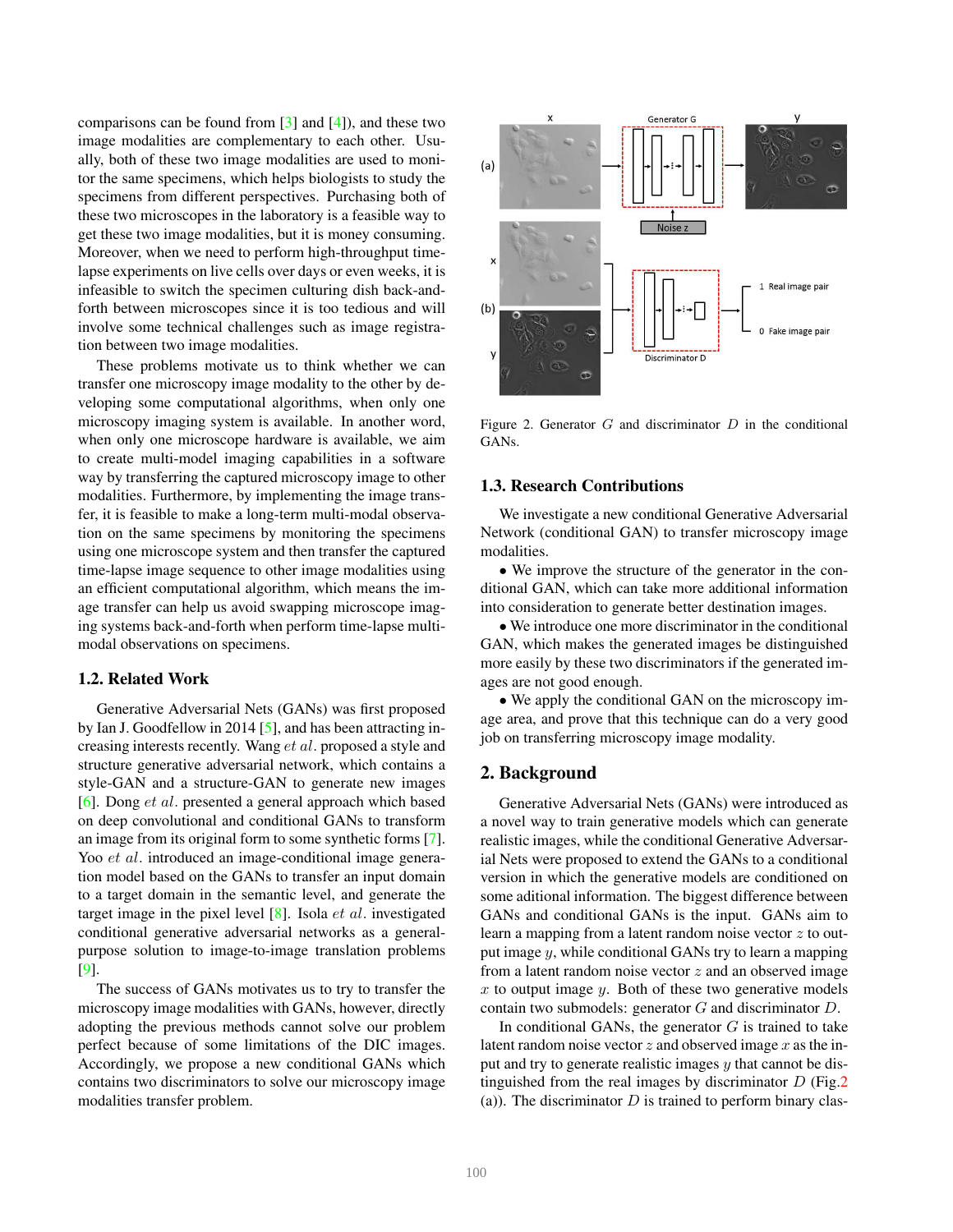<span id="page-2-1"></span>sification to try to differentiate the images generated by G from the real images (Fig[.2](#page-1-0)  $(b)$ ). In another word, generator  $G$  and discriminator  $D$  act as two adversaries: generator  $G$ is trained to generate images which will fool discriminator  $D$  to classify the real images and generated images, while  $D$  is trained to avoid being fooled by  $G$ .

The objective function of a conditional GAN can be formulated as

$$
\mathcal{L}_{cGAN}(G, D) = \mathbb{E}_{x, y \sim p_{data}(x, y)}[logD(x, y)] +
$$
  

$$
\mathbb{E}_{x \sim p_{data}(x), z \sim p_z(z)}[log(1 - D(x, G(z|x))],
$$
  
(1)

where  $x$  is the real source image (e.g., DIC image),  $y$ is the real objective image (e.g., Phase Contrast image),  $G(z|x)$  is the generated objective image,  $D(x, y)$  is the output of the discriminator when taking image pair  $(x, y)$ as input. G is trained to minimize this objective function and  $D$  is trained to maximize this objective function, i.e.,  $(G^*, D^*) = \arg\min_G \max_D \mathcal{L}_{cGAN}(G, D).$ 

## 3. Methodology

Conditional GANs can be used to do image to image translation, so an intrinsic solution of our microscopy image translation problem is using the conditional GANs to transfer DIC image to Phase Contrast image, or from Phase Contrast image to DIC image. Some previous studies on conditional GANs show that it benefits from combining the GAN objective with a traditional loss function [\[10\]](#page-8-9), e.g., a  $\ell_1$  constraint defined as

$$
\mathcal{L}_{\ell_1}(G) = \mathbb{E}_{x_1, x_2, y \sim p_{data}(x_1, x_2, y)}[\|y - G(z|x_1, x_2)\|_{\ell_1}].
$$
\n(2)

and the final objective is

$$
(G^*, D^*) = \arg\min_G \max_D \Big( \mathcal{L}_{cGAN}(G, D) + \mu \mathcal{L}_{\ell_1}(G) \Big),\tag{3}
$$

where  $\mu$  is a weight parameter. The reason why we prefer the  $\ell_1$  distance to the  $\ell_2$  distance is that  $\ell_1$  encourages less blurring than  $\ell_2$ .

However, when the surrounding medium and the specimens have very similar optical path lengths, and the cells' optical path length has very small gradient, neither the DIC image nor the Phase Contrast image can show detailed cell structure and clear cell edges, which makes it very challenging to transfer the microscopy image perfectly, as shown in Fig[.7](#page-7-0) and Fig[.8.](#page-7-1)

#### 3.1. Cell segmentation

Cell region segmentation can be regarded as the additional information for the conditional GANs to do image translation. Jiang and Yin propose a motion-based DIC image segmentation and restoration algorithm [\[11\]](#page-8-10). The tiny



Figure 3. Microscopy image cell segmentation. (a): DIC image. (b): cell mask of the DIC image. (c): Phase Contrast image. (d): cell mask of the Phase Contrast image

<span id="page-2-0"></span>motion of each cell pixel is magnified by filtering a timeseries of gradient signals on the pixel location using an ideal bandpass filter, while the intensity variation on the background pixels is attenuated. The motion information of a target image is further magnified by a weighted sum of a series of motion images from time-lapse image sequences. With the motion information of cell pixels, we can estimate the cells mask of a DIC image, as shown in Fig[.3.](#page-2-0)

## 3.2. Formulation

With the additional information of cell mask, we can formulate our microscopy image translation problem as a new conditional GAN

$$
\mathcal{L}_{cGAN}(G, D_1, D_2) =
$$
\n
$$
\mathbb{E}_{x_1, y \sim p_{data}(x_1, y)}[logD_1(x_1, y)] +
$$
\n
$$
\mathbb{E}_{x_2, y \sim p_{data}(x_2, y)}[logD_2(x_2, y)] +
$$
\n
$$
\mathbb{E}_{x_1 \sim p_{data}(x_1), z \sim p_z(z)}[log(1 - D_1(x_1, G(z|x_1, x_2))] +
$$
\n
$$
\mathbb{E}_{x_2 \sim p_{data}(x_2), z \sim p_z(z)}[log(1 - D_2(x_2, G(z|x_1, x_2))],
$$
\n(4)

where  $x_1$  is the real source image (e.g, DIC microscopy image),  $x_2$  is the beforehand obtained cell mask image with the method in  $[11]$ , and y is the real objective image (e.g., Phase Contrast microscopy image),  $G$  is a generator which takes the real source image  $x_1$ , the cell mask image  $x_2$ , and a latent random noise vector  $z$  as the input, and generate some objective images which are very similar to the real ones and cannot be distinguished by the discriminators.  $D_1$ and  $D_2$  are two discriminators which try to differentiate the generated objective images from the real ones by performing binary classification. The input of  $D_1$  is an image pair which is either a pair of real source image and real objective image or a pair of real source image and generated objective image,  $D_1$  is trained to output 1 when the input is a pair of real source image and real objective image, and 0 otherwise. The input of  $D_2$  is an image pair which is either a pair of cell mask image and real objective image or a pair of cell mask image and generated objective image.  $D_2$  is trained to output 1 when the input is a pair of cell mask image and real objective image, and 0 otherwise.

Adding the  $\ell_1$  constraint to our formulation and we can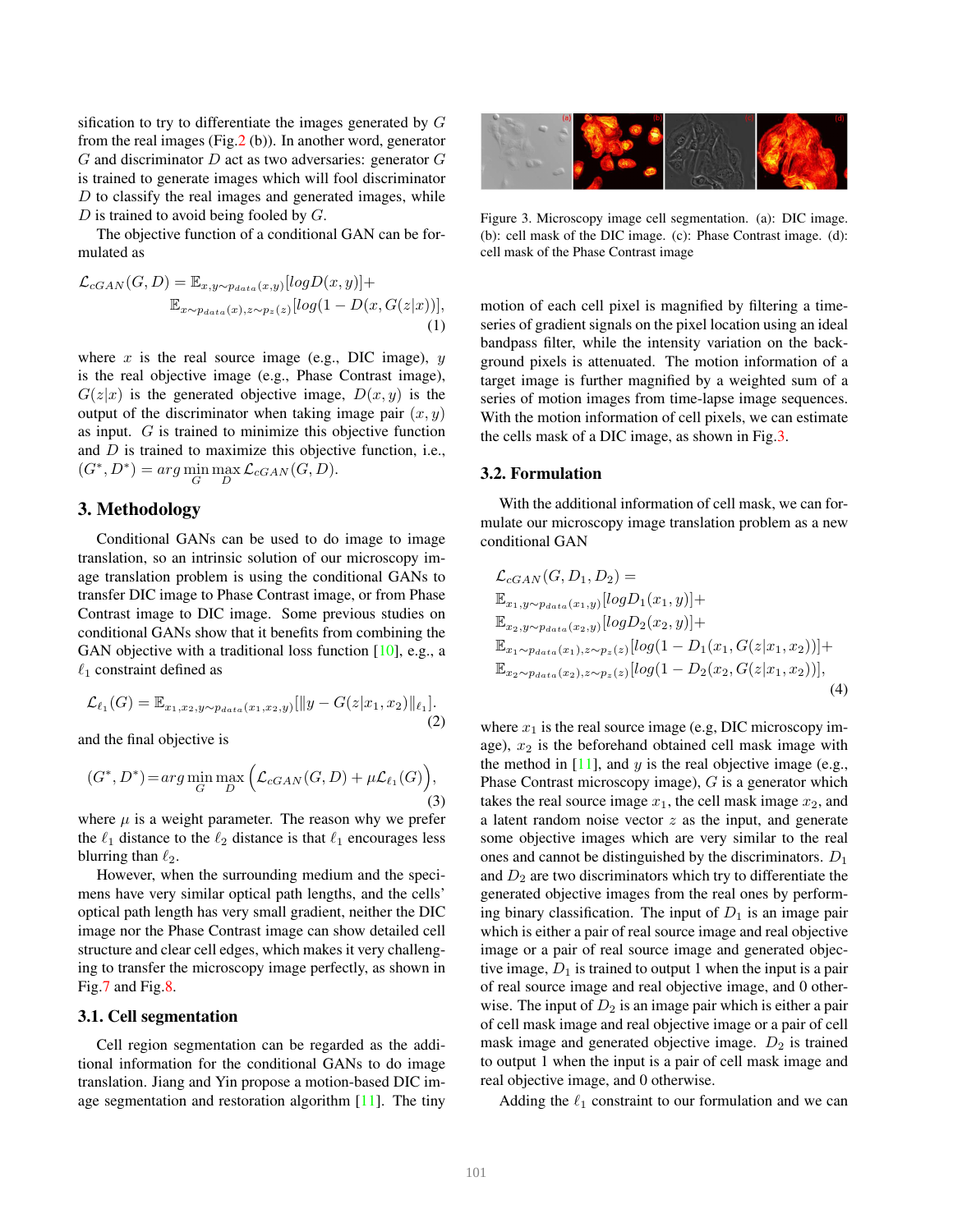<span id="page-3-1"></span>

<span id="page-3-0"></span>Figure 4. We take the microscopy image transfer from DIC to Phase Contrast (PC) as an example to illustrate the structure of our conditional GAN. Given the ground truth DIC image, cell mask image and uniform distributed noise  $z$  as input, the generator  $G$  is trained to generate corresponding Phase Contrast image. The discriminator  $D_1$  takes image pair of DIC image and generated Phase Contrast image, and image pair of DIC image and real Phase Contrast image as input, and classify the generated one and real one. The discriminator  $D_2$  takes image pair of cell mask image and generated Phase Contrast image, and image pair of cell mask image and real Phase Contrast image as input, and classify the generated one and real one.

get our final objective

$$
(G^*, D_1^*, D_2^*) = \arg\min_{G} \max_{D_1, D_2} \left( \mathcal{L}_{cGAN}(G, D_1, D_2) + \mu \mathcal{L}_{\ell_1}(G) \right), \quad (5)
$$

The discriminators try to distinguish the realistic images generated by G from the real ones by performing binary classification, while the generator tries to generate images not only fool the discriminators but also similar to the real ones in an  $\ell_1$  manner. The structure of our conditional GANs is shown in Fig[.4.](#page-3-0)

#### 3.3. Network Design

As the generator and discriminators in our conditional GAN model are all neural networks, we describe their designs in this section.

## 3.3.1 Generator Architecture

An encoder-decoder network architecture is adapted to design the generator of the conditional GANs in many previous works [\[12,](#page-8-11) [6,](#page-8-5) [10,](#page-8-9) [13\]](#page-8-12). In an encoder-decoder network, the input information is sent to pass through a series of progressively downsampling layers. When the transmitting information encounters a bottleneck layer, the process will be reversed, and the transmitting information will pass through a series of progressively upsampling layers (Fig[.5](#page-4-0) (a)). As we can see, the downsampling layers and the upsampling layers in the encoder-decoder networks are usually symmetric, and the input information will pass through all the layers, including the bottleneck layer.

In our problem, the source image and objective image are DIC microscopy image and Phase Contrast microscopy image that image the same set of specimens, therefore, the source image and objective image should share the same underlying image structure. Taking this constraint into consid-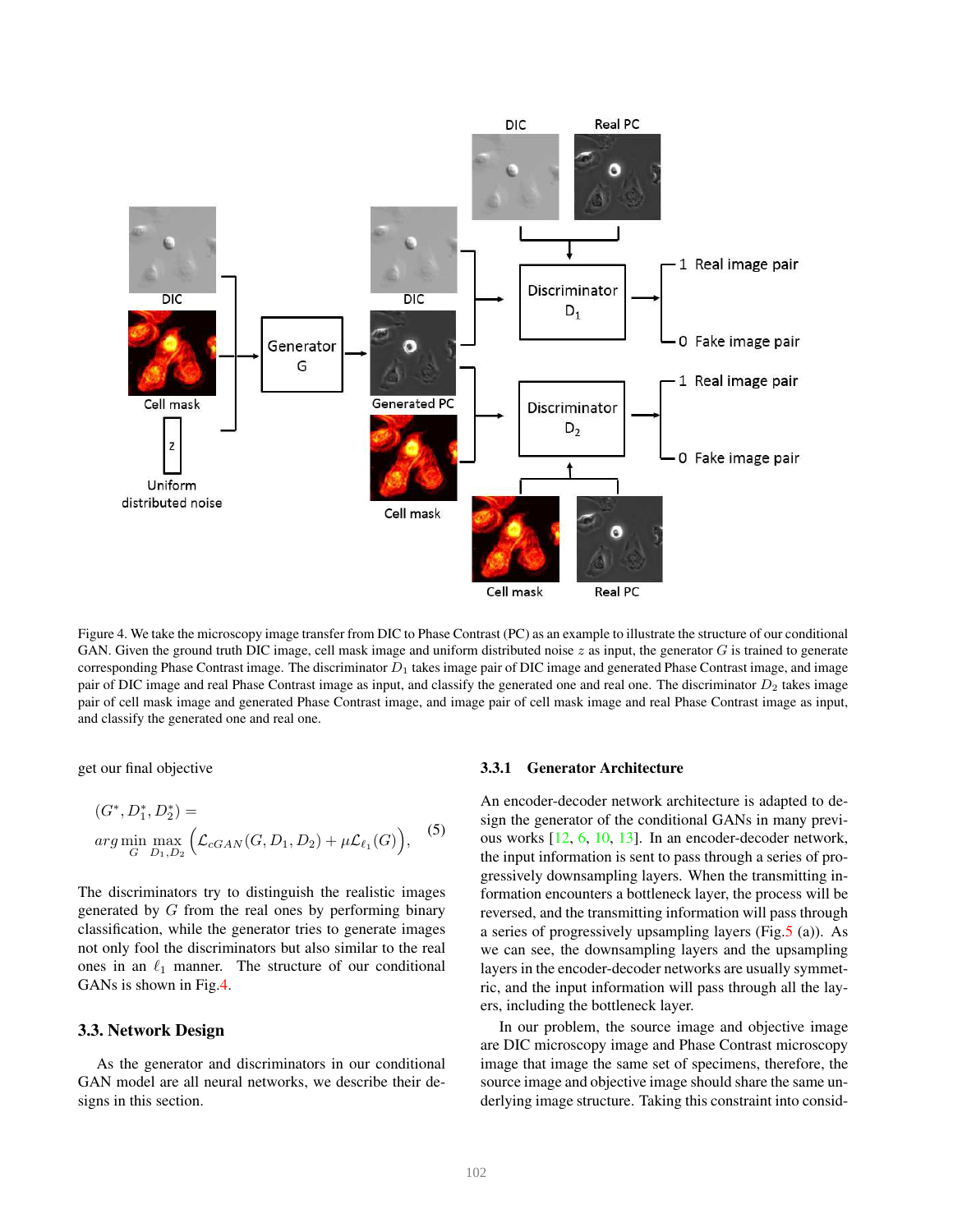<span id="page-4-1"></span>

<span id="page-4-0"></span>Figure 5. Comparison of Encoder-decoder and "U-Net ". The only difference is that there are skip connections between the symmetric layers in the "U-Net "architecture.

eration, we add skip connections into the encoder-decoder, and form a "U-Net"[\[14\]](#page-8-13) structure for our generator (Fig[.5](#page-4-0) (b)). More specifically, suppose there are n layers in the network, between each layer i and layer  $n - i$ , an skip connection is added, which concatenates all channels at layer i with those at layer  $n-i$ . The structure of generator is shown in Fig[.6](#page-5-0) and Tab[.1.](#page-5-1) After the last layer of the decoder, we apply a convolution to map to the number of output channels (3 in our problem), with a Tanh function followed. In the encoder, all the ReLUs are leaky with a slope of 0.2, while in the decoder ReLUs are not leaky.

It is worth noting that we do not provide the noise vector  $z$  in the very beginning layers of the generator in addition to  $x_1$  and  $x_2$  as it is proved that the generator will simply learn to ignore the noise. Instead, we add some noise only to several layers of our generator in the form of dropout.

#### 3.3.2 Discriminator architecture

The discriminators  $D_1$  and  $D_2$  in our conditional GANs are multi-layer network architectures, and at the end of each discriminator is a sigmoid function which converts the output value into a  $[0, 1]$  range. We can do binary classification easily by thresholding the output of the sigmoid function.

In our final objective function, we use an  $\ell_1$  constraint to force the generated image to be similar to the ground truth. Unfortunately, the  $\ell_1$  constraint cannot capture highfrequency correctness perfectly, though it has good ability to encourage low frequencies. This motivates us to find a way to force the conditional GAN discriminator to model the high-frequency structure of the image, based on the fact that the  $\ell_1$  constraint can capture the low-frequencies.

In order to model the high-frequency information of the image, we borrow the idea of  $PatchGAN$  from [\[9\]](#page-8-8), in which the discriminator only penalizes structure at the scale of image patches. Specifically, the input of the discriminator is a pair of image patches with size of  $N \times N$  instead of a whole image pair. The discriminator convolutionally runs across a whole image, and all the responses are averaged to provide a final output of this image. The structure of the discriminator is shown in Tab[.2.](#page-5-2) After the last layer of each discriminator, we apply a convolution to map to a one dimensional output, with a Sigmoid function followed. All ReLUs in the discriminators are leaky with a slope of 0.2.

#### 3.4. Optimization and inference

We follow the iterative, numerical approach from [\[5\]](#page-8-4) to optimize our conditional GAN, i.e., we alternate between one gradient descent step on optimizing  $D_1$  and  $D_2$ , and one gradient descent step on optimizing  $G$ . In our optimization process, the minibatch Stochastic Gradient Descent (SGD) is used, and the Adam solver is applied [\[15\]](#page-8-14). The optimization process is summarized in Alg[.1.](#page-6-0)

After the conditional GAN is trained, we apply the generator onto the source image (e.g., DIC image) to generate the objective image (e.g., Phase Contrast image), achieving our goal of transferring microscopy image modalities.

## 4. Experiments

To test the effectiveness of our proposed conditional GAN model, we perform some experiments to transfer the microscopy image from one image domain (e.g., DIC image) to another image domain (e.g., Phase Contrast image) on two datasets, and evaluate the quality of the generated images qualitatively and quantitatively.

Dataset: We evaluate our algorithm on two datasets. For each dataset, we collect 1,600 pairs of time-lapse DIC and Phase Contrast images on the same set of specimens over time, and obtain the corresponding 1,600 cell mask images with the method in [\[11\]](#page-8-10). 800 triplets consisting with DIC image, Phase Contrast image, and the corresponding cell mask image are selected as the training set, another 400 triplets are chosen as the validation set, and the rest 400 triplets are regarded as the testing set. All images are presented at  $256 \times 256$  resolution, and the image has pixel value range [0, 255].

Evaluation Metric: Evaluating the quality of generative models is known to be very challenging. Here we use the Normalized Root Mean Square Error  $(NRMSE)$  and Structural Similarity Index  $(SSIM)$  [\[16\]](#page-8-15) to quantitatively evaluate our generative model. NRMSE is defined as

$$
NRMSE(x, y) = \frac{\sqrt{\frac{1}{mn} \sum_{i=1}^{m} \sum_{j=1}^{n} (y_{ij}^{*} - y_{ij})^{2}}}{max - min}
$$
(6)

where  $max$  and  $min$  are the maximum and minimum intensities of the ground truth  $(y_{ij})$ , respectively. The normalization denominators make this error metric insensitive to the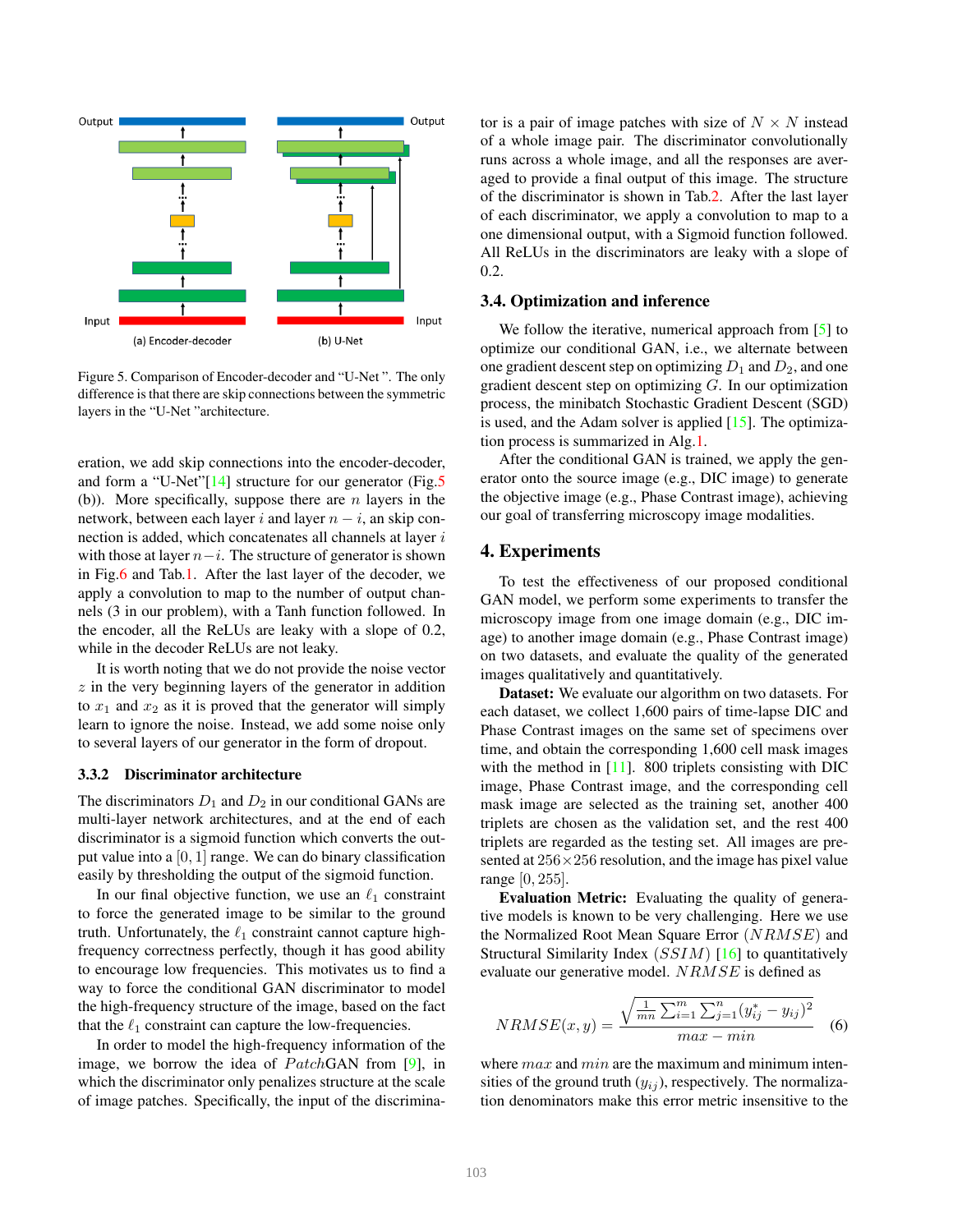

<span id="page-5-0"></span>Figure 6. Structure of the generator in our conditional GAN. ei stands for the ith layer of the encoder of the "U-Net", and dj represents the jth layer of the decoder of the "U-Net". In the decoder, two symmetric layers are concatenated together. All convolutions are  $4 \times 4$ spatial filters applied with stride 2. convolutions downsample bu a factor of 2 in the encoder of the "U-Net ", and upsample by a factor of 2 in the decoder of the "U-Net". Dropout noise is added to d1, d2, and d3.

|               | Layer         |  | fс   | e1          | e <sub>2</sub> | e3         | e4         | e5         | eb         | e7         |    |
|---------------|---------------|--|------|-------------|----------------|------------|------------|------------|------------|------------|----|
|               | Module        |  |      | CR          | <b>CBR</b>     | <b>CBR</b> | <b>CBR</b> | <b>CBR</b> | <b>CBR</b> | CBR        |    |
|               | Kernel Number |  |      | 64          | 128            | 256        | 512        | 512        | 512        | 512        |    |
|               | Stride        |  |      | 2d          | 2d             | 2d         | 2d         | 2d         | 2d         | 2d         |    |
| Layer         |               |  | d1   | d2          |                | d3         | d4         | d5         | d6         | d7         | fc |
| Module        |               |  | CDBR | <b>CDBR</b> |                | CDBR       | <b>CBR</b> | <b>CBR</b> | <b>CBR</b> | <b>CBR</b> |    |
| Kernel Number |               |  | 512  | 512         |                | 512        | 512        | 256        | 128        | 64         |    |
| Stride        |               |  | 2u   | 2u          |                | 2u         | 2u         | 2u         | 2u         | 2u         |    |

<span id="page-5-1"></span>Table 1. Structure of the encoder and decoder in the generator. "fc "means fully connected layer, ei stands for the ith layer of the encoder, and  $dj$  represents the jth layer of the decoder. "CR "denotes Convolution-ReLU without BatchNorm, "CBR "is Convolution-BatchNorm-ReLU, "CDBR "denotes Convolution-BatchNorm-ReLU with a dropout rate of 50%. "2d "means filtering with stride 2 and downsampling, and "2u "means filtering with stride 2 and upsampling.

| Layer         | fc             | D1  | D <sub>2</sub> | D3         | D4         |
|---------------|----------------|-----|----------------|------------|------------|
| Module        |                | CR. | <b>CBR</b>     | <b>CBR</b> | <b>CBR</b> |
| Kernel Number |                | 64  | 128            | 256        | 512        |
| Stride        | $\overline{a}$ | 2d  | 2d             | 2d         |            |

<span id="page-5-2"></span>Table 2. Structure of the discriminators  $D_1$  and  $D_2$ . "fc "means fully connected layer,  $Di$  stands for the *i*th layer of the discriminator. "CR "denotes Convolution-ReLU without BatchNorm, "CBR "is Convolution-BatchNorm-ReLU. "2d "means filtering with stride 2 and downsampling.

image value scale and image size. SSIM is defined as

$$
SSIM(x, y) = l(x, y) \cdot c(x, y) \cdot s(x, y) \tag{7}
$$

where  $l(x, y) = \frac{2\mu_x \mu_y + C_1}{\mu_x^2 + \mu_y^2 + C_1}$ ,  $c(x, y) = \frac{2\sigma_x \sigma_y + C_2}{\sigma_x^2 + \sigma_y^2 + C_2}$ ,

 $s(x,y) = \frac{\sigma_{xy} + C_3}{\sigma_x \sigma_y + C_3}, C_1 = (0.01 * L)^2, C_2 = (0.03 * L)^2,$ and  $C_3 = C_2/2$ .  $\mu_x$ ,  $\mu_y$ ,  $\sigma_x$ ,  $\sigma_y$ , and  $\sigma xy$  are the local means, standard deviations, and cross-covariance for images x and y.  $L$  is the specified Dynamic Range value of the image.

Parameter Setup: In our experiments, we set batch size to 1, noting little difference between experimental results with different batch sizes as long as enough training iterations. The number of training iterations is 300. We use the Adam optimizer in our experiments, the learning rate for Adam is  $2e^{-4}$ , and the exponential decay rate for the moment estimate is 0.5. As we use  $PatchGAN$ , the size of the input patch for the two discriminators is  $70 \times 70$ . We use 5-fold cross validation on the validation set to select the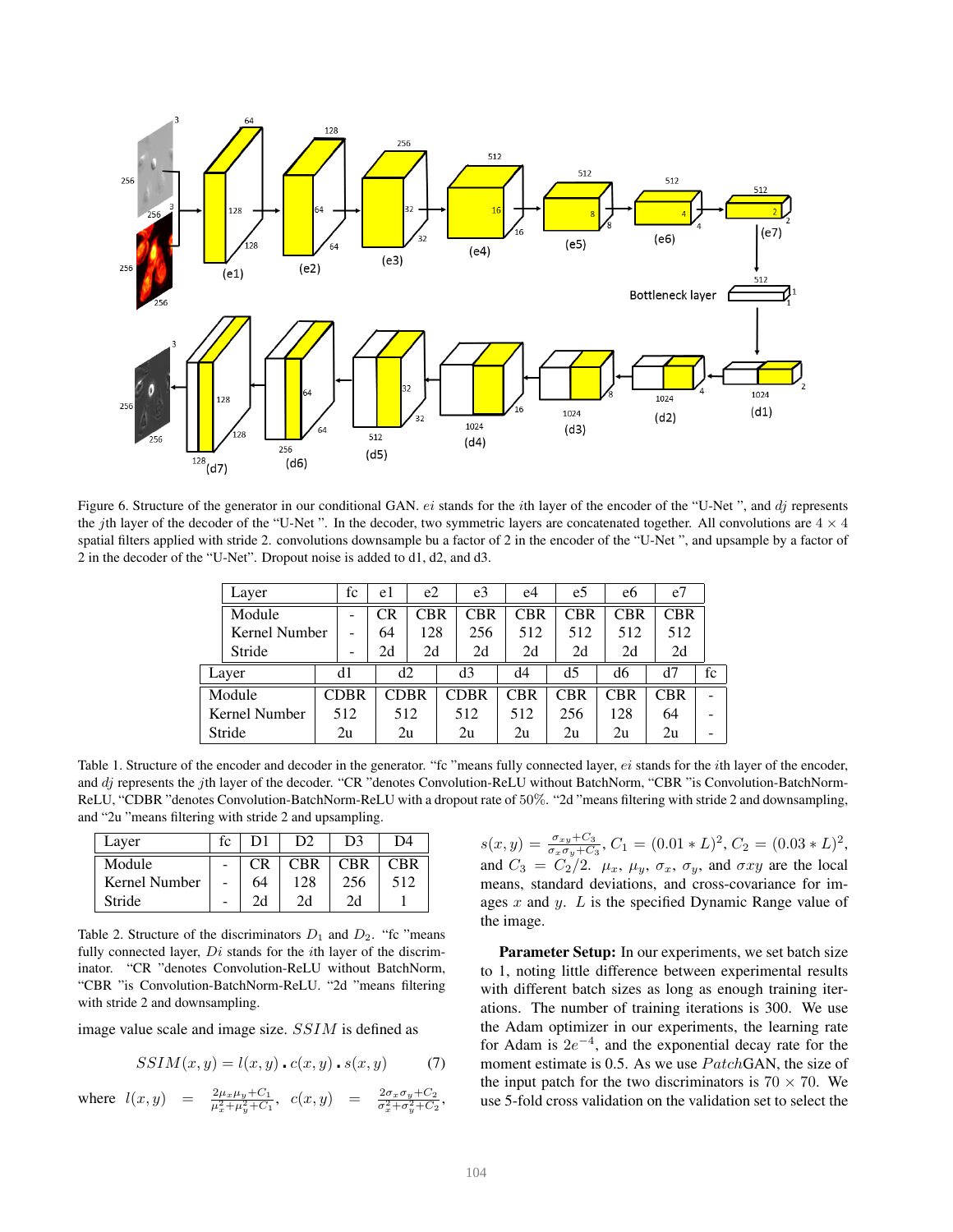## <span id="page-6-3"></span><span id="page-6-0"></span>Algorithm 1 Training of conditional GAN

**Require:** Training set, weight parameter  $\mu$ .

for number of training iterations do

- Sample minibatch of one noise sample  $\{z\}$  from noise prior  $p_z(z)$ .
- Randomly sample minibatch of one example  $\{x_1, x_2, y\}$  from training set.
- Update the discriminator  $D_1$  by ascending its stochastic gradient with Adam optimizer:

 $\nabla_{\theta_{D_1}}[log D_1(x_1, y) + log(1 - D_1(x_1, G(z|x_1, x_2))]$ 

• Update the discriminator  $D_2$  by ascending its stochastic gradient with Adam optimizer:

 $\nabla_{\theta_{D_2}}[log D_2(x_2, y) + log(1 - D_2(x_2, G(z|x_1, x_2))]$ 

 $\bullet$  Update the generator  $G$  by descending its stochastic gradient with Adam optimizer:

 $\nabla_{\theta_G}[log(1 - D_1(x_1, G(z|x_1, x_2)) + log(1 - D_2(x_2, G(z|x_1, x_2)))]$ 

#### end for

**Ensure:** Trained generator G, discriminators  $D_1$  and  $D_2$ .

weight paramater  $\mu$  in our final objective function as 100.

Evaluation and Discussion: Fig[.7](#page-7-0) shows the results of transferring microscopy image modalities from DIC image to Phase Contrast image, and Fig[.8](#page-7-1) presents the results of transferring from Phase Contrast image to DIC image. These two figures qualitatively evaluate the performance of our conditional GAN compared with a previous state-ofthe-art method  $[9]$ . Fig[.8](#page-7-1) shows that our method generates the comparable results with the method from  $[9]$ . We can hardly distinguish which one is better. In Fig[.7,](#page-7-0) it is easy to see that our method outperforms the previous method from [\[9\]](#page-8-8), especially in the area marked by the red circles.

The quantitative evaluations of the proposed conditional GAN and the one in [\[9\]](#page-8-8) with NRMSD and SSIM are summarized in Tab[.3](#page-6-1) and Tab[.4,](#page-6-2) respectively. From these two tables, we also can find that our method beats the previous one when transferring microscopy image from DIC to Phase Contrast, and achieves almost the same performance when transferring image from Phase Contrast to DIC.

The reason that our method cannot outperform the prevous conditional GAN when transferring microscopy image from Phase Contrast to DIC is that most of the Phase Contrast images in our dataset have very clear cell edges and the cells can easily be segmented out of the background, which means that the cell mask image cannot offer much useful additional information to determine the cell region. When transferring microscopy image from DIC to Phase Contrast, some cell edges in the DIC images are not easy to be detected, and some cell region cannot be segmented from the background well. In this case, the cell mask images offer us very useful additional information to detect the cell region, and as a result, our conditional GAN based on one generator and two discriminators can benefit from these additional

| Direction     | $DIC \rightarrow PC$ | $PC \rightarrow DIC$ |  |  |
|---------------|----------------------|----------------------|--|--|
| Method of [9] | 0.0420               | 0.0942               |  |  |
| Our method    | 0.0371               | 0.0912               |  |  |

<span id="page-6-1"></span>Table 3. Quantitative evaluation with NRMSD.

| Direction       |        | $DIC \rightarrow PC \perp PC \rightarrow DIC$ |
|-----------------|--------|-----------------------------------------------|
| Method of $[9]$ | 0.8686 | 0.8709                                        |
| Our method      | 0.9056 | 0.8705                                        |

<span id="page-6-2"></span>Table 4. Quantitative evaluation with SSIM.

information and generate better Phase Contrast images.

#### 5. Conclusions

In this paper, we present a conditional GAN, which contains one generator and two discriminators to do microscopy image modality transfer. The generator in the proposed GAN can take additional object segmentation information into consideration which helps to train the generator better. Two discriminators in the GAN can distinguish the generated image from the real one with higher possibility, which means the GAN is forced to generate images much more similar to the real ones. It is worth noting that our model can be generally extended to include more discriminators, which will further help to train a better generator. We both qualitatively and quantitatively evaluate our method on two datasets, and the preliminary experimental results show that the proposed approach can do very well on transferring the microscopy image modality.

## Acknowledgement

This project was supported by NSF CAREER award IIS-1351049 and NSF EPSCoR grant IIA-1355406.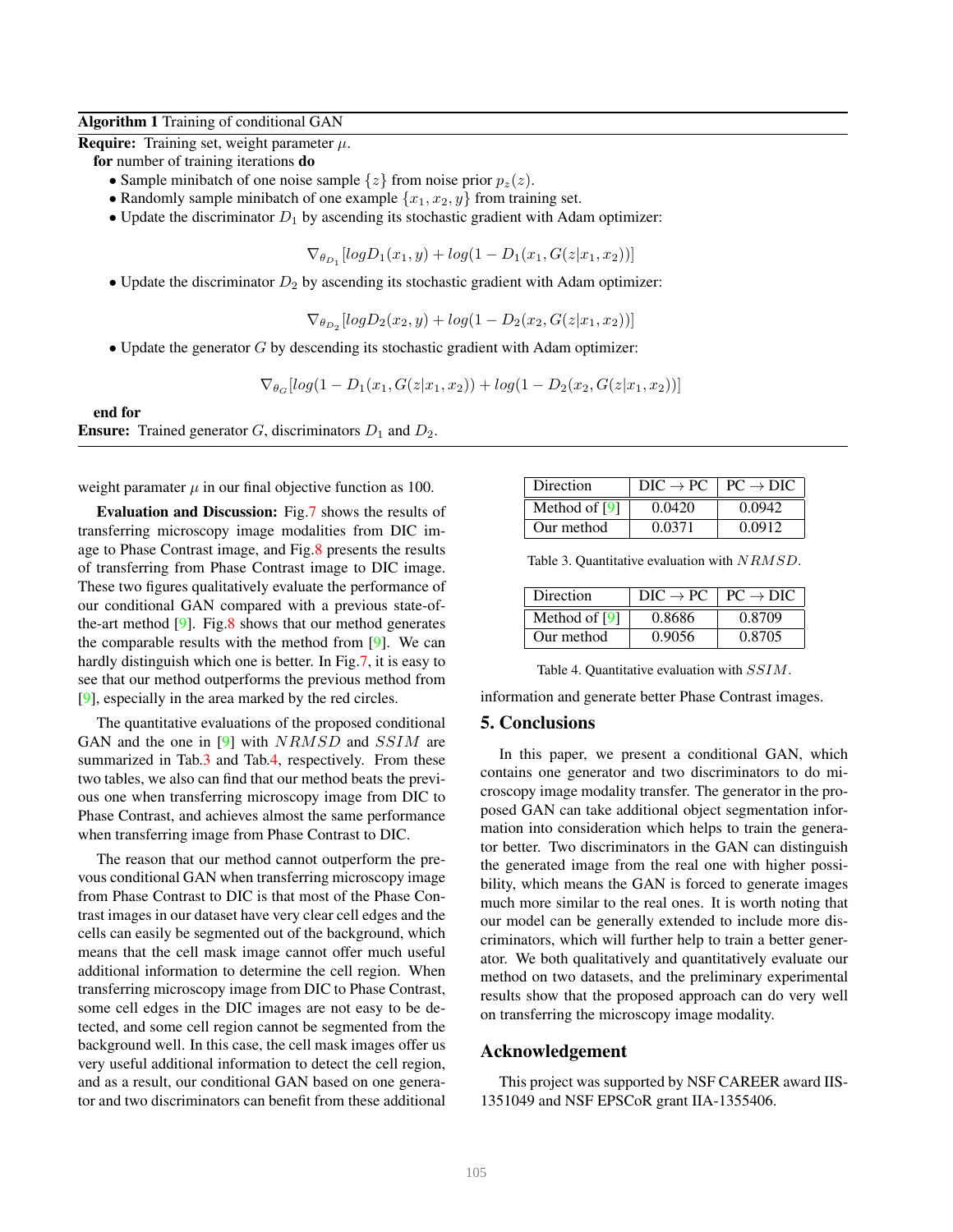

<span id="page-7-0"></span>Figure 7. Qualitative evaluation of transferring microscopy image from DIC to Phase Contrast.



<span id="page-7-1"></span>Figure 8. Qualitative evaluation of transferring microscopy image from Phase Contrast to DIC.